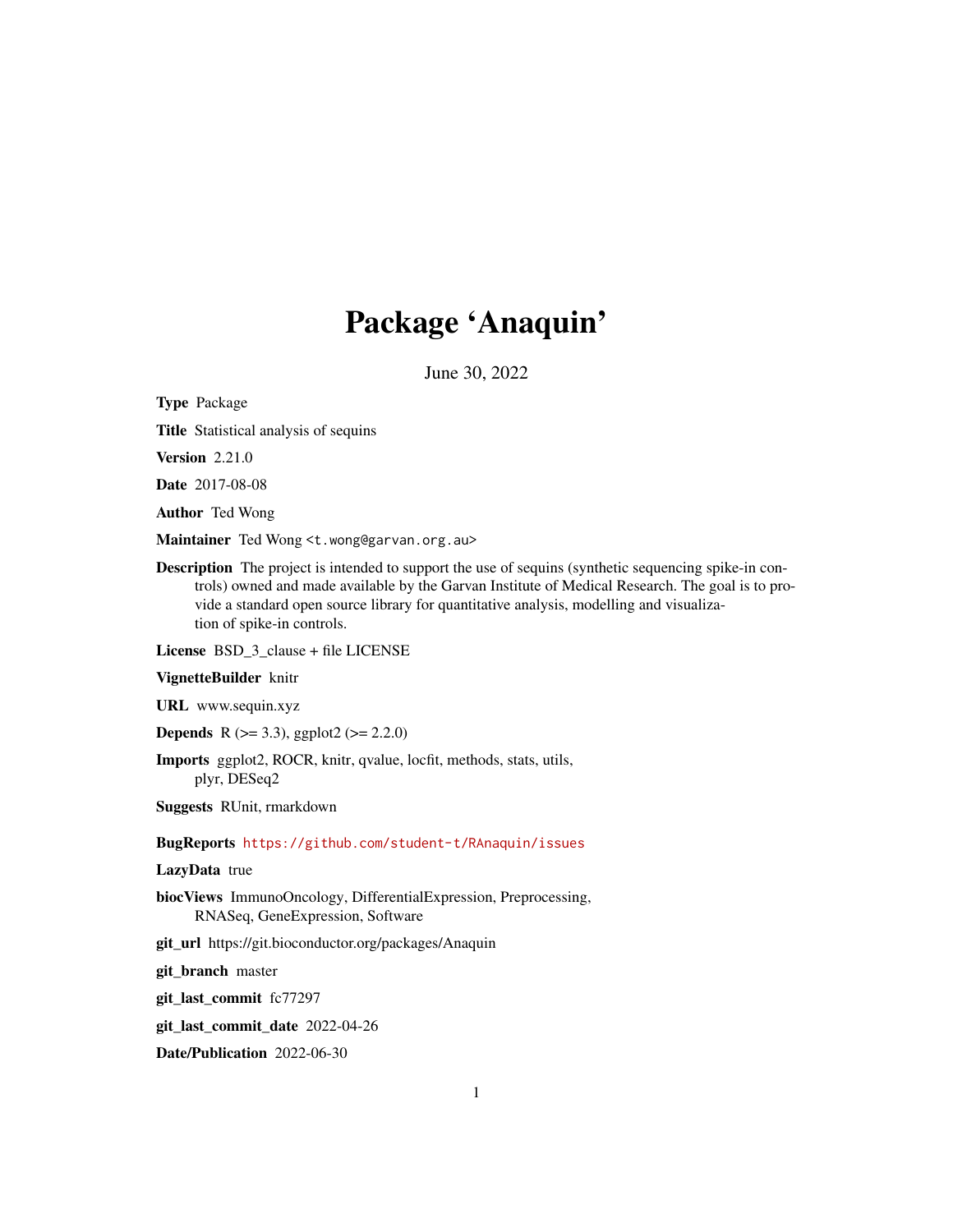## <span id="page-1-0"></span>R topics documented:

| Index |  |
|-------|--|

plotConjoint *Create conjoint plots*

#### Description

Create scatter plot for conjoint sequins.

#### Usage

plotConjoint(seqs, units, x, y, title=NULL, xlab=NULL, ylab=NULL)

#### Arguments

| segs  | Sequin names                           |
|-------|----------------------------------------|
| units | Copy units                             |
| X     | Expected copy number on the x-axis     |
|       | Measued abundance on the y-axis        |
| title | Label of the plot. Default to NULL.    |
| xlab  | Label for the x-axis. Default to NULL. |
| ylab  | Label for the y-axis. Default to NULL. |

#### Details

This is an experimental function for the conjoint sequins, and thus might not be fully utilized.

#### Value

This function does not return anything.

#### Author(s)

Ted Wong <t.wong@garvan.org.au>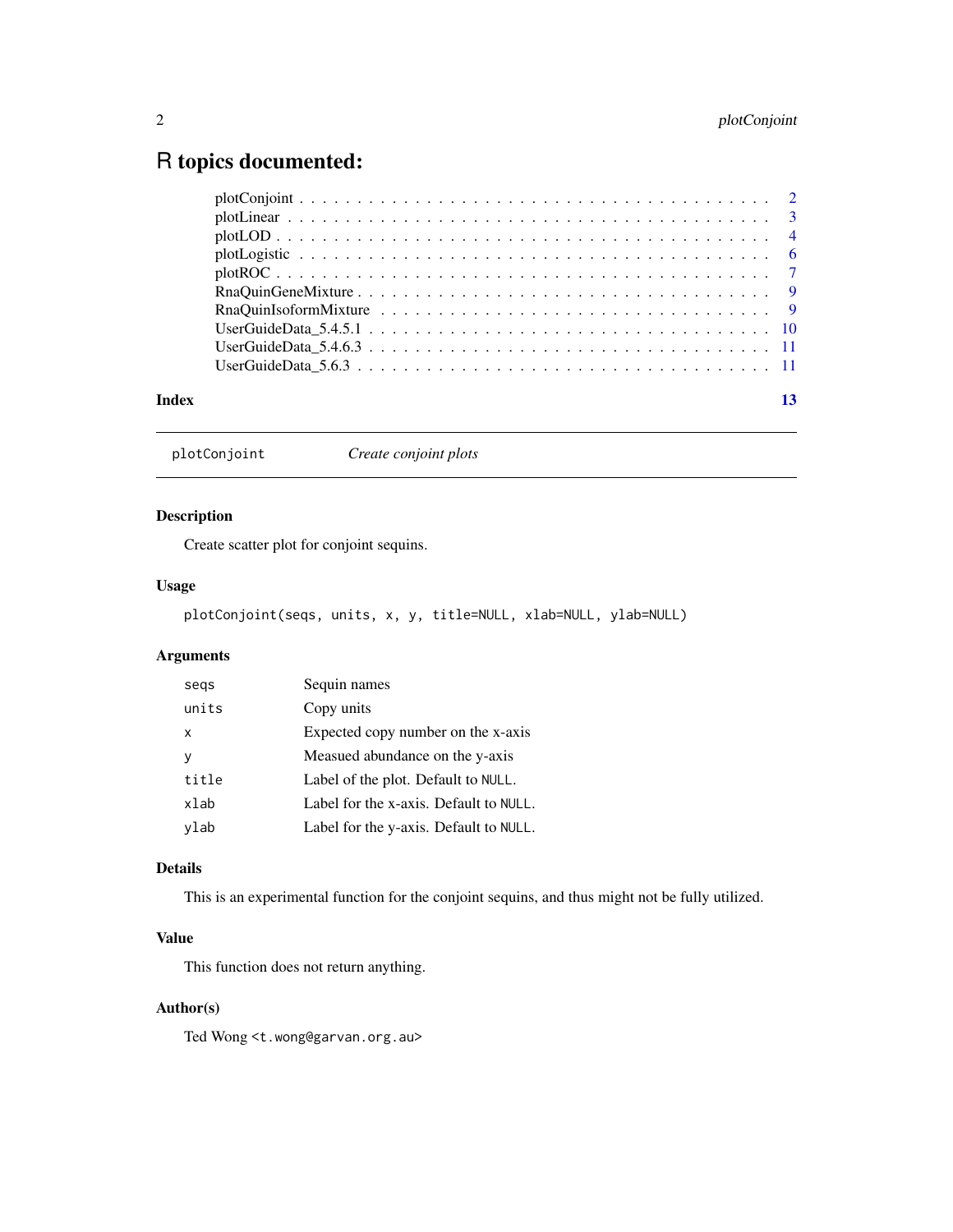<span id="page-2-0"></span>

#### Description

Create linear model for sequins, between input concentation on the x-axis and measurment on the y-axis.

#### Usage

plotLinear(seqs, x, y, std, title, xlab, ylab, showSD, showLOQ, showStats, xBreaks, yBreaks, errors, showLinear, showAxis)

#### **Arguments**

| segs       | Sequin names                                                  |
|------------|---------------------------------------------------------------|
| X          | Input concentration on the x-axis                             |
| у          | Measurement on the y-axis                                     |
| std        | Standard deviation. (Default to NULL).                        |
| title      | Label of the plot. (Default to NULL).                         |
| xlab       | Label for the x-axis. (Default to NULL).                      |
| ylab       | Label for the y-axis. (Default to NULL).                      |
| xBreaks    | Breaks for the x-axis. (Default to NULL).                     |
| yBreaks    | Breaks for the y-axis. (Default to NULL).                     |
| showSD     | Display vertical standard deviation bars. (Default to FALSE). |
| showL00    | Display limit-of-quantification? Default to TRUE.             |
| showStats  | Display regression statistics? Default to TRUE.               |
| errors     | How errors bar should be calculated. SD or Range.             |
| showLinear | Display regression line. (Default to TRUE).                   |
| showAxis   | Display x-axis and y-axis. (Default to TRUE).                 |
|            |                                                               |

#### Details

The plotLinear function plots a scatter plot with input concentration on the x-axis, and measurement on the y-axis. The input concentration is typically the concentration level in ladder mixture, although other measures (such as expected copy number) are also possible. The function builds a linear regression between the two variables, and reports associated statistics (R2, correlation and regression parameters) on the plot.

The function also estimates limit-of-quantification (LOQ) breakpoint, and reports it on the plot if found. LOQ is defined as the lowest empirical detection limit, a threshold value beyond which stochastic behavior occur. LOQ is estimated by fitting segmented linear regression with two segments on the entire data set, while minimizing the total sum of squares of the differences between the variables.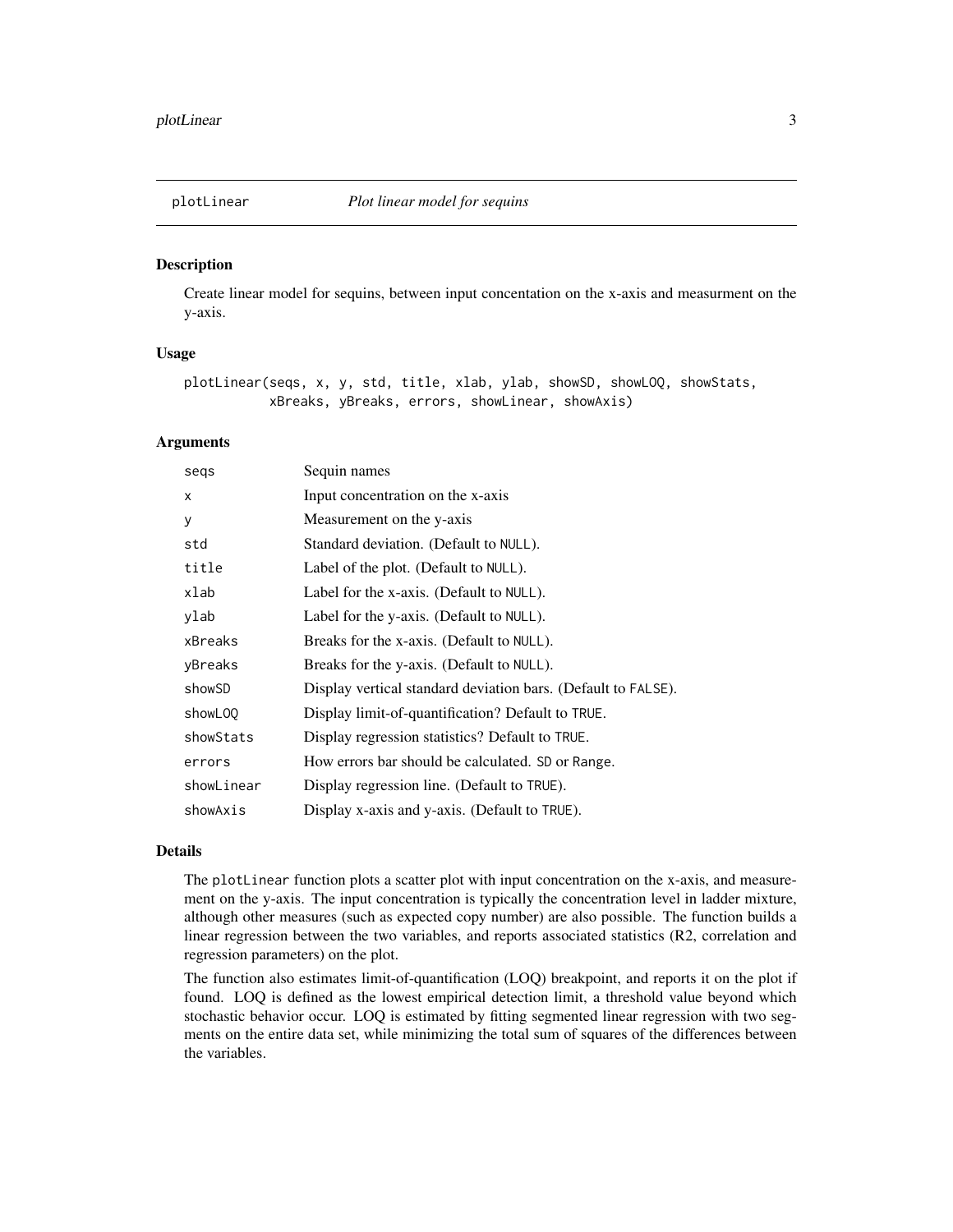#### <span id="page-3-0"></span>Value

The function prints a scatter plot and return it's LOQ statistics.

#### Author(s)

Ted Wong <t.wong@garvan.org.au>

#### Examples

```
library(Anaquin)
#
# Data set generated by Cufflinks and Anaquin. described in Section 5.4.6.3 of
# the user guide.
#
data(UserGuideData_5.4.6.3)
title <- 'Gene Expression'
xlab <- 'Input Concentration (log2)'
ylab <- 'FPKM (log2)'
# Sequin names
seqs <- row.names(UserGuideData_5.4.6.3)
# Input concentration
x <- log2(UserGuideData_5.4.6.3$Input)
# Measured FPKM
y <- log2(UserGuideData_5.4.6.3[,2:4])
plotLinear(seqs, x, y, title=title, xlab=xlab, ylab=ylab, showLOQ=TRUE)
```
plotLOD *Create Limit-of-Detection Ratio (LOD) plot*

#### Description

Create Limit-of-Detection Ratio (LOD) plot between measured abundance (x-axis) and p-value probability (y-axis).

#### Usage

plotLOD(measured, pval, ratio, qval, FDR, title, xlab, ylab, legTitle, showConf)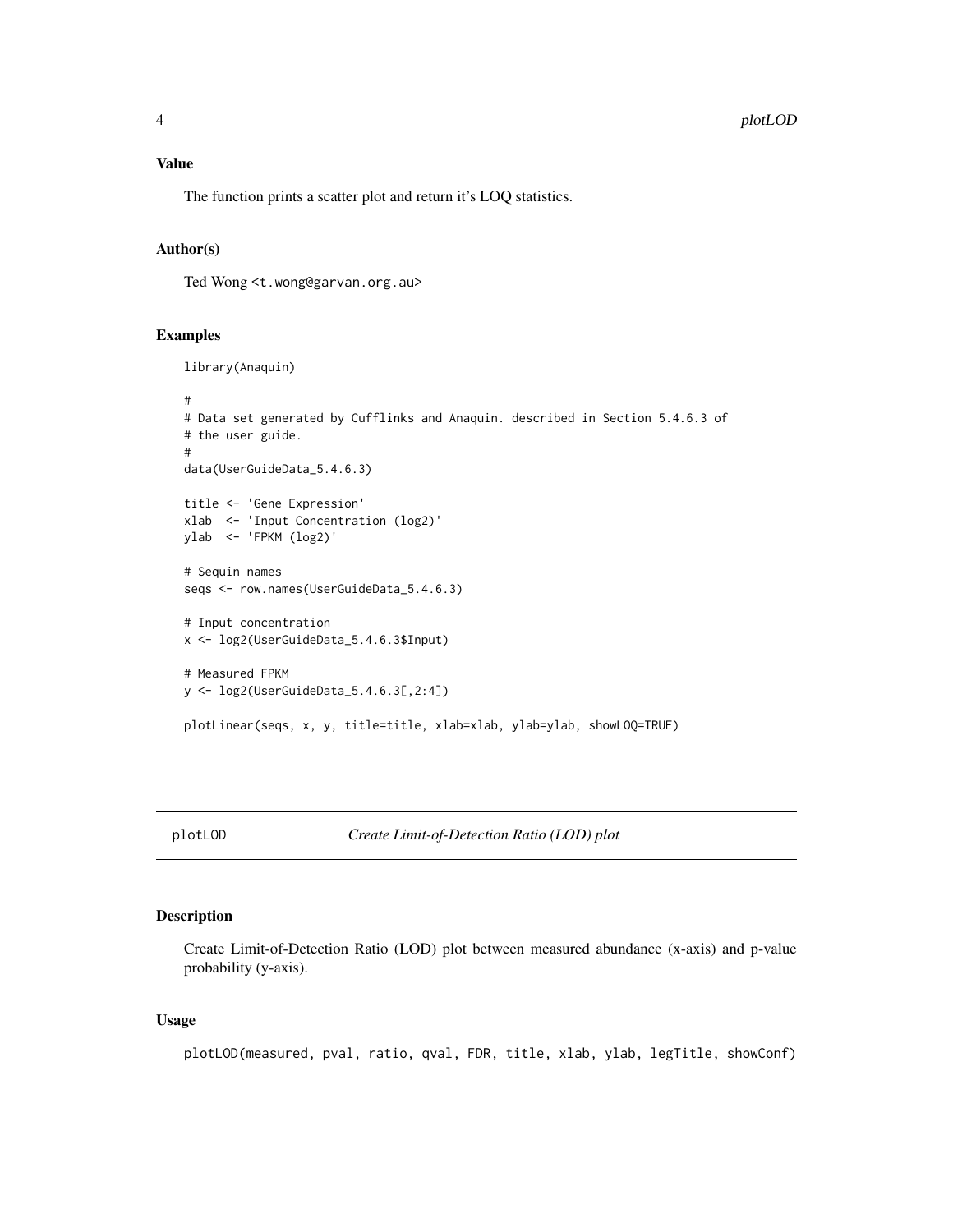#### plotLOD 5

#### Arguments

| measured   | Measured abundance                               |  |
|------------|--------------------------------------------------|--|
| pval       | P-value probability                              |  |
| ratio      | How to group ROC points                          |  |
| gval       | Q-value probability. (Default to NULL).          |  |
| <b>FDR</b> | Chosen false-discovery-rate. Default to NULL).   |  |
| title      | Title of the plot. (Default to NULL).            |  |
| xlab       | Label for the x-axis. (Default to NULL).         |  |
| ylab       | Label for the y-axis. (Default to NULL).         |  |
| legTitle   | Title for the legend. (Default to 'Ratio').      |  |
| showConf   | Display confidence interval. (Default to FALSE). |  |

#### Details

Create a Limit-of-Detection Ratio (LOD) plot between measured abundance (x-axis) and p-value probability (y-axis).

The LOD plot indicates the confidence in measurement relative to the magnitude of the measurement. For example, p-value should converge to zero as the sequencing depth increases.

The function also fits non-parametric curves for each sequin ratio group. The curves are modelled with local regression analysis, and are colored by the sequin group.

plotLODR is a simplification from the ERCC dashboard R-package. Further details on the statistical algorithm is available in the ERCC documentation at https://bioconductor.org/packages/release/bioc/html/erccdashboard.html.

#### Value

The function prints a LODR plot and return associated statistics.

#### Author(s)

Ted Wong <t.wong@garvan.org.au>

#### Examples

```
library(Anaquin)
```

```
#
# Data set generated by DESeq2 and Anaquin. described in Section 5.6.3.3 of
# the user guide.
#
data(UserGuideData_5.6.3)
xlab <- 'Average Counts'
ylab <- 'P-value'
title <- 'LOD Curves'
# Sequin names
```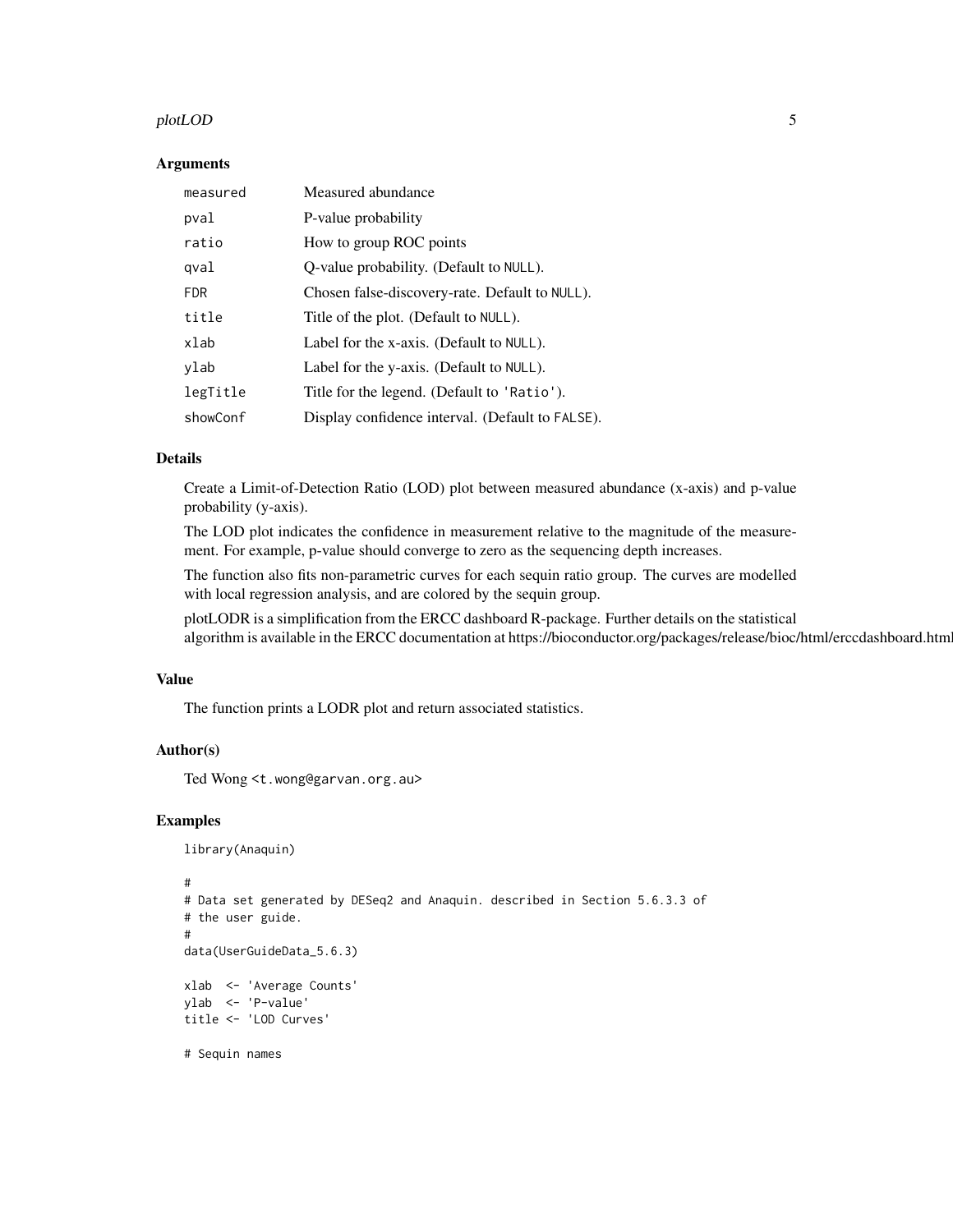```
seqs <- row.names(UserGuideData_5.6.3)
# Expected log-fold
group <- UserGuideData_5.6.3$ExpLFC
# Measured average abundance
measured <- UserGuideData_5.6.3$Mean
# P-value
pval <- UserGuideData_5.6.3$Pval
# Q-value
qval <- UserGuideData_5.6.3$Qval
plotLOD(measured, pval, group, qval, xlab=xlab, ylab=ylab, title=title, FDR=0.1)
```
plotLogistic *Plot logistic model for sequins*

#### Description

Create a scatter plot with input concentration on the x-axis, and measured proportion on the y-axis.

#### Usage

```
plotLogistic(seqs, x, y, title, xlab, ylab, showLOA, threshold)
```
#### Arguments

| segs      | Sequin names                                                      |
|-----------|-------------------------------------------------------------------|
| x         | Expected input concentration on the x-axis                        |
| у         | Measured proportion on the y-axis                                 |
| title     | Title of the plot. (Default to NULL).                             |
| xlab      | Label for the x-axis. (Default to NULL).                          |
| ylab      | Label for the y-axis. (Default to NULL).                          |
| showL0A   | Display limit-of-assembly. (Default to TRUE).                     |
| threshold | Threshold required for limit-of-assembly (LOA). (Default to 0.7). |

#### Details

The plotLogistic function creates a scatter plot with input concentration on the x-axis, and measured proportion on the y-axis. Common measured statistics include p-value, percentage and sensitivity. The plot builds a logistic regression model between the two variables.

The function also estimates limit-of-assembly (LOA) breakpoint, and reports it on the plot if found. The LOA breakpoint is an empirical detection limit, and also the abundance whereby the fitted logistic curve exceeds a user-defined threshold.

<span id="page-5-0"></span>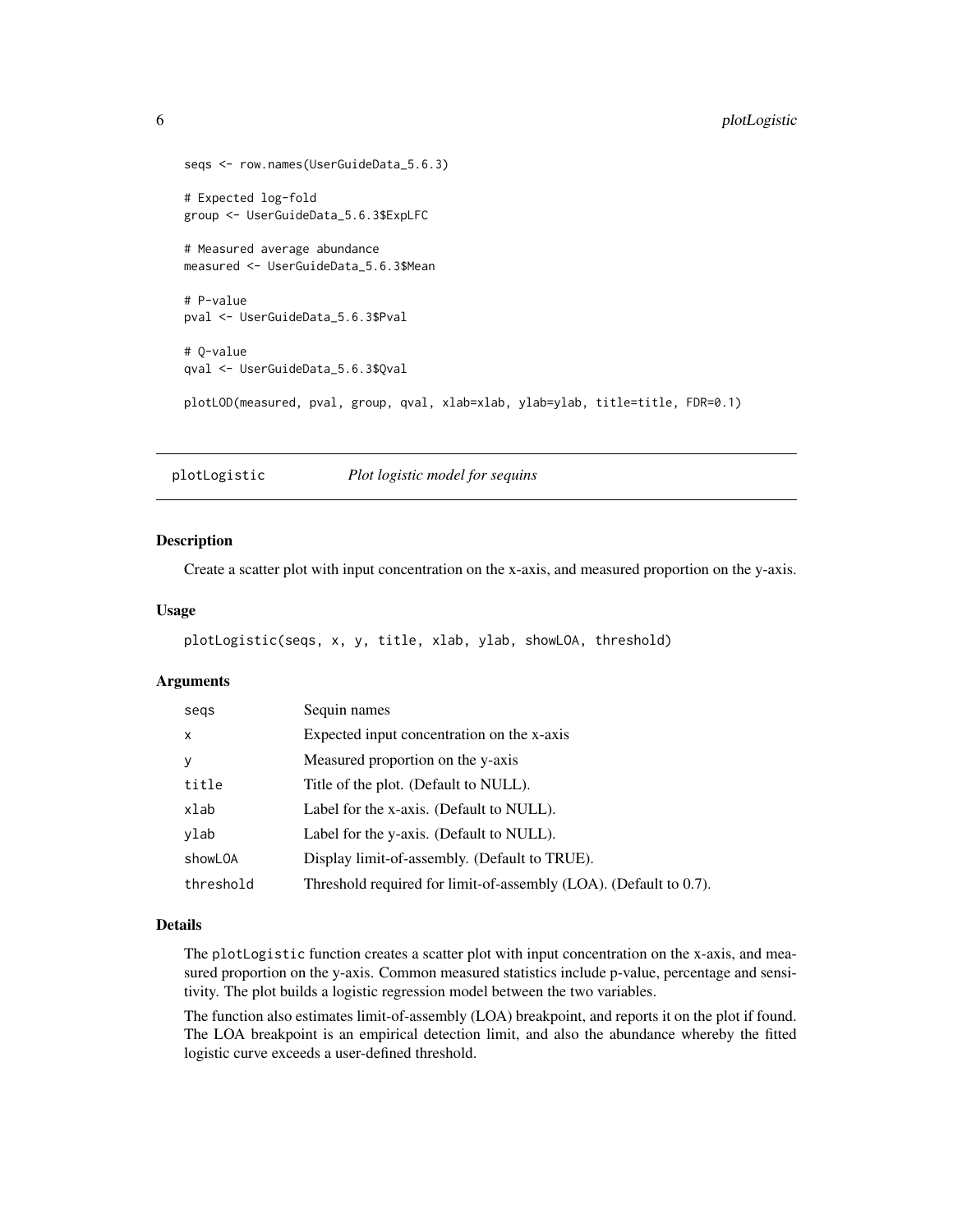#### <span id="page-6-0"></span> $p$ lotROC  $\qquad \qquad$  7

#### Value

The function returns the limit of quantification.

#### Author(s)

Ted Wong <t.wong@garvan.org.au>

#### Examples

```
library(Anaquin)
```

```
#
# Data set generated by Cufflinks and Anaquin. described in Section 5.4.5.1 of
# the user guide.
#
data(UserGuideData_5.4.5.1)
title <- 'Assembly Plot'
xlab <- 'Input Concentration (log2)'
ylab <- 'Sensitivity'
# Sequin names
seqs <- row.names(UserGuideData_5.4.5.1)
# Input concentration
x <- log2(UserGuideData_5.4.5.1$Input)
# Measured sensitivity
y <- UserGuideData_5.4.5.1$Sn
plotLogistic(seqs, x, y, title=title, xlab=xlab, ylab=ylab, showLOA=TRUE)
```
plotROC *Create ROC plot*

#### Description

Create receiver operating characteristic (ROC) plot at various threshold settings.

#### Usage

plotROC(seqs, score, group, label, refGroup, title, legTitle)

#### Arguments

| segs  | Sequin names            |
|-------|-------------------------|
| score | How to rank ROC points  |
| group | How to group ROC points |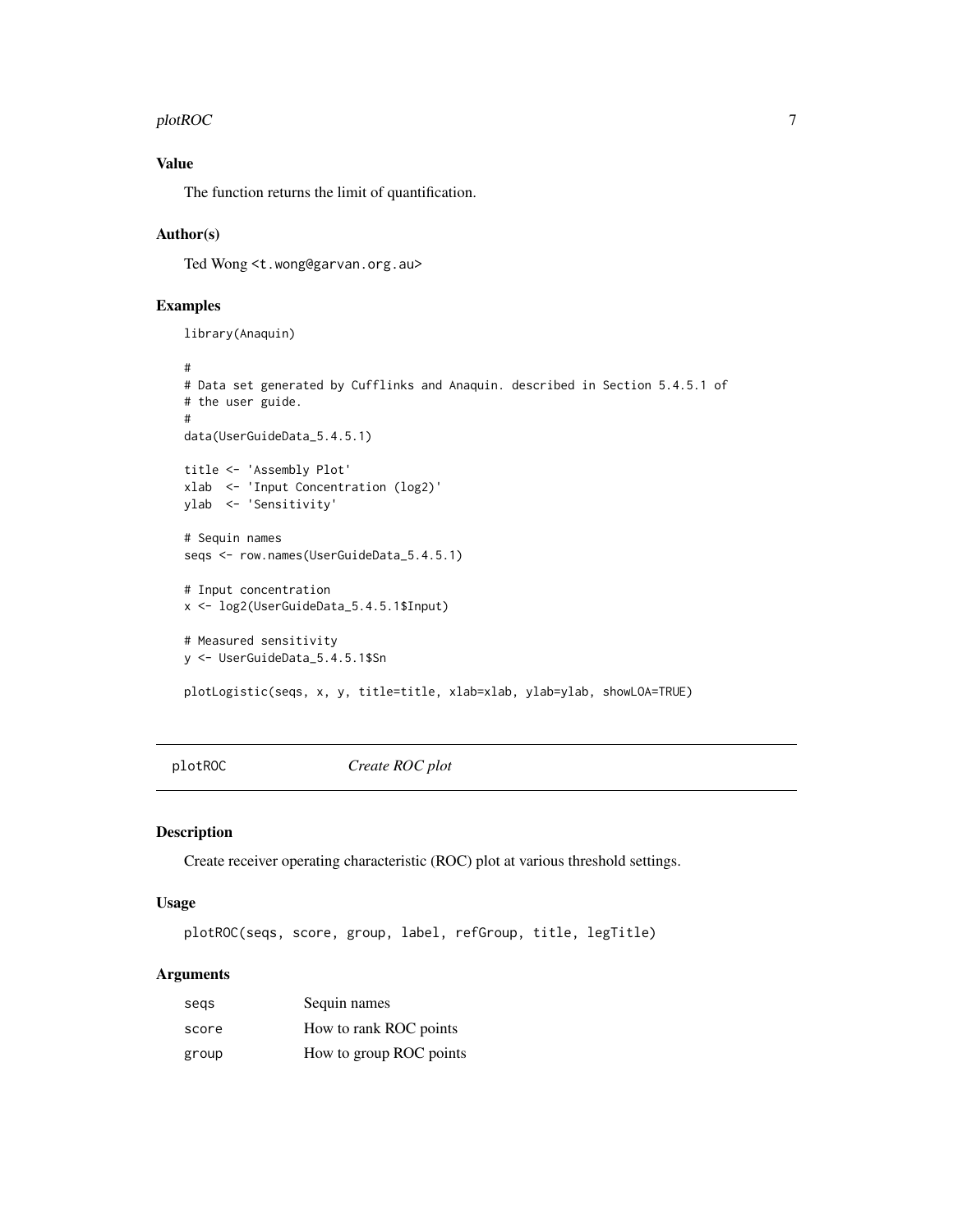| label    | True-positive (TP) or false positive (FP) |
|----------|-------------------------------------------|
| refGroup | Reference ratio groups                    |
| title    | Label of the plot. Default to NULL.       |
| legTitle | Title of the legend. Default to Ratio.    |

#### Details

Create a receiver operating characteristic (ROC) plot at various threshold settings. The true positive rate (TPR) is plotted on the x-axis and false positive rate (FPR) is plotted on the y-axis.

The function requires a scoring threshold function, and illustrates the performance of the data as the threshold is varied. Common scoring threshold include p-value, sequencing depth and allele frequency, etc.

ROC plot is a useful diagnostic performance tool; it provides tools to select possibly optimal models and to discard suboptimal ones. In particularly, the AUC statistics indicate the performance of the model relatively to a random experiment (AUC 0.5).

#### Value

The function prints ROC plot and return it's AUC statistics.

#### Author(s)

Ted Wong <t.wong@garvan.org.au>

#### Examples

```
library(Anaquin)
```

```
#
# Data set generated by DESeq2 and Anaquin. described in Section 5.6.3.3 of
# the user guide.
#
data(UserGuideData_5.6.3)
# Sequin names
seqs <- row.names(UserGuideData_5.6.3)
# Expected log-fold
group <- abs(UserGuideData_5.6.3$ExpLFC)
# How the ROC curves are ranked
score <- 1-UserGuideData_5.6.3$Pval
# Classified labels (TP/FP)
label <- UserGuideData_5.6.3$Label
plotROC(seqs, score, group, label, title='ROC Plot', refGroup=0)
```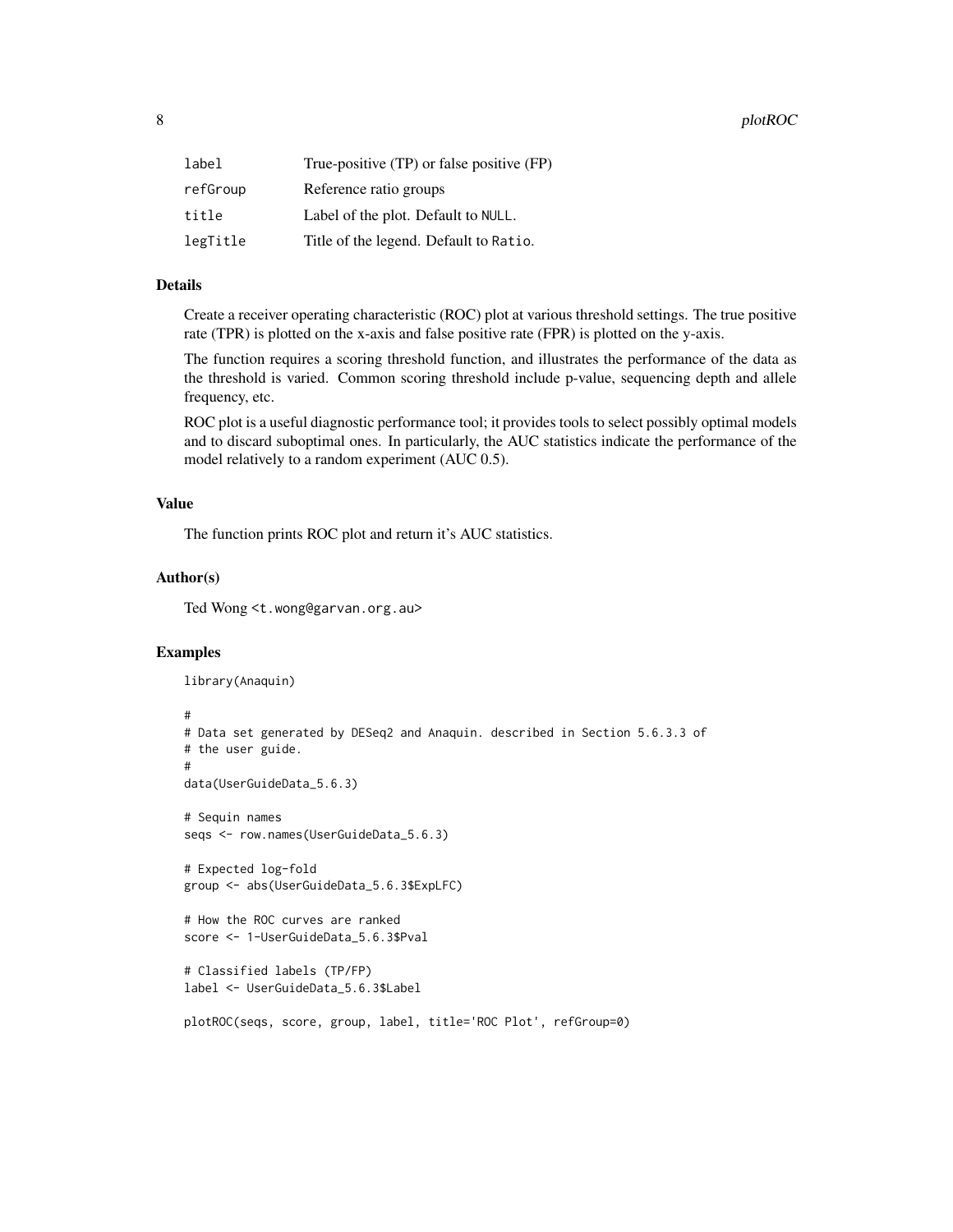#### <span id="page-8-0"></span>Description

Individual sequins are combined across a range of precise concentrations to formulate mixtures. By modulating the concentration at which each sequin is present in the mixture, we can emulate quantitative features of genome biology.

This is the mixture A and B in RnaQuin. File name is A.R.6.csv on http://www.sequins.xyz.

#### Usage

data(RnaQuinGeneMixture)

#### Format

Data frame:

- Name: Sequin name
- Length: Gene length
- MixA: Input concentration for mixture A
- MixB: Input concentration for mixture B

#### Value

Data frame with columns defined in Format.

RnaQuinIsoformMixture *RnaQuin mixture (isoform level)*

#### Description

Individual sequins are combined across a range of precise concentrations to formulate mixtures. By modulating the concentration at which each sequin is present in the mixture, we can emulate quantitative features of genome biology.

This is the mixture A and B in RnaQuin. File name is A.R.5.csv on http://www.sequins.xyz.

#### Usage

data(RnaQuinIsoformMixture)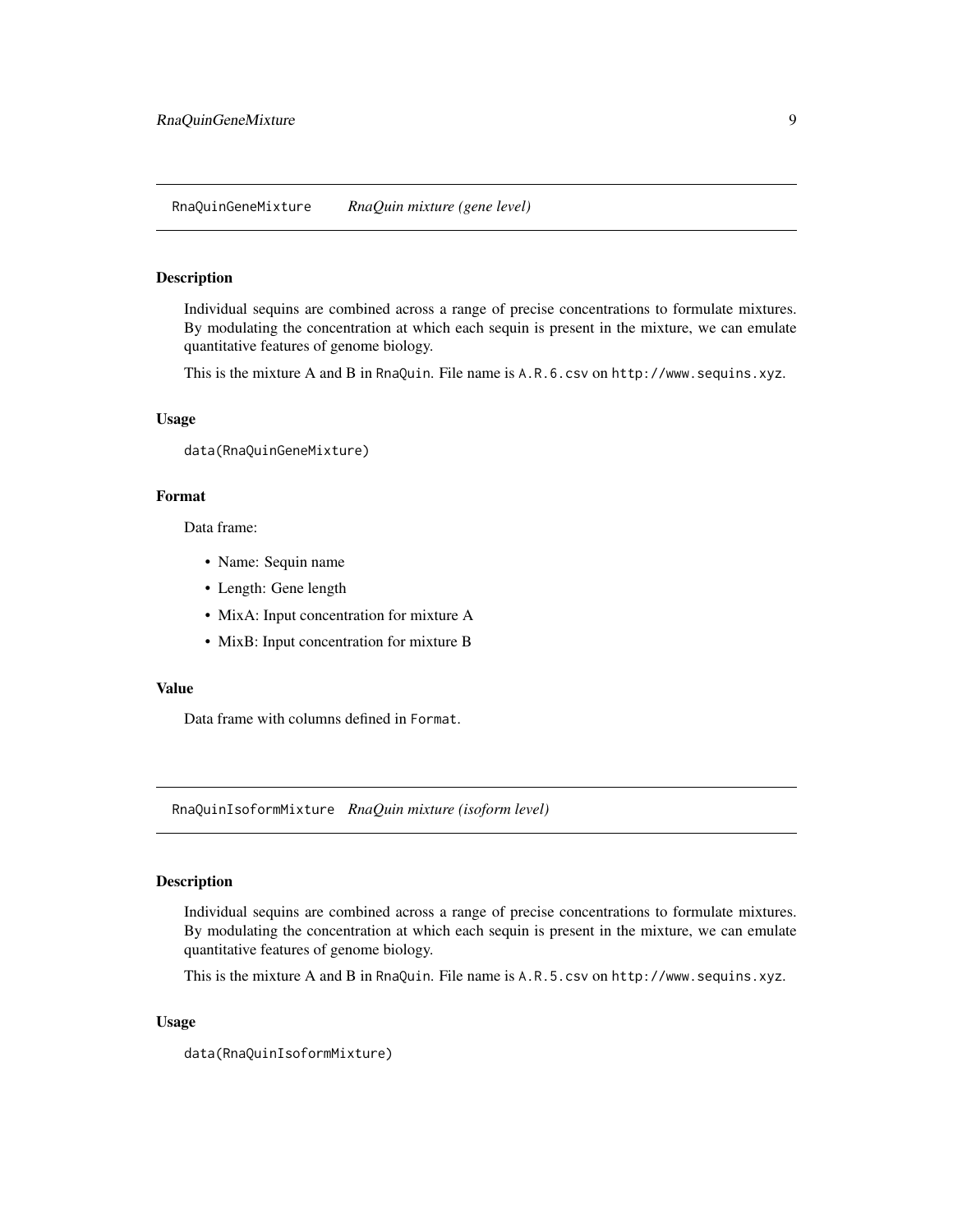#### <span id="page-9-0"></span>Format

Data frame:

- Name: Sequin name
- Length: Sequin length
- MixA: Input concentration for mixture A
- MixB: Input concentration for mixture B

#### Value

Data frame with columns defined in Format.

UserGuideData\_5.4.5.1 *Section 5.4.5.1 Assembly Dataset*

#### Description

Assembly sensitivity estimated by Cuffcompare. Section 5.4.5.1 of the Anaquin user guide has details on the data set.

#### Usage

```
data(UserGuideData_5.4.5.1)
```
#### Format

Data frame:

- InputConcent: Input concentration in attomol/ul
- Sn: Measured sensitivity

#### Value

Data frame with columns defined in Format.

#### Source

S.A Hardwick. Spliced synthetic genes as internal controls in RNA sequencing experiments. Nature Methods, 2016.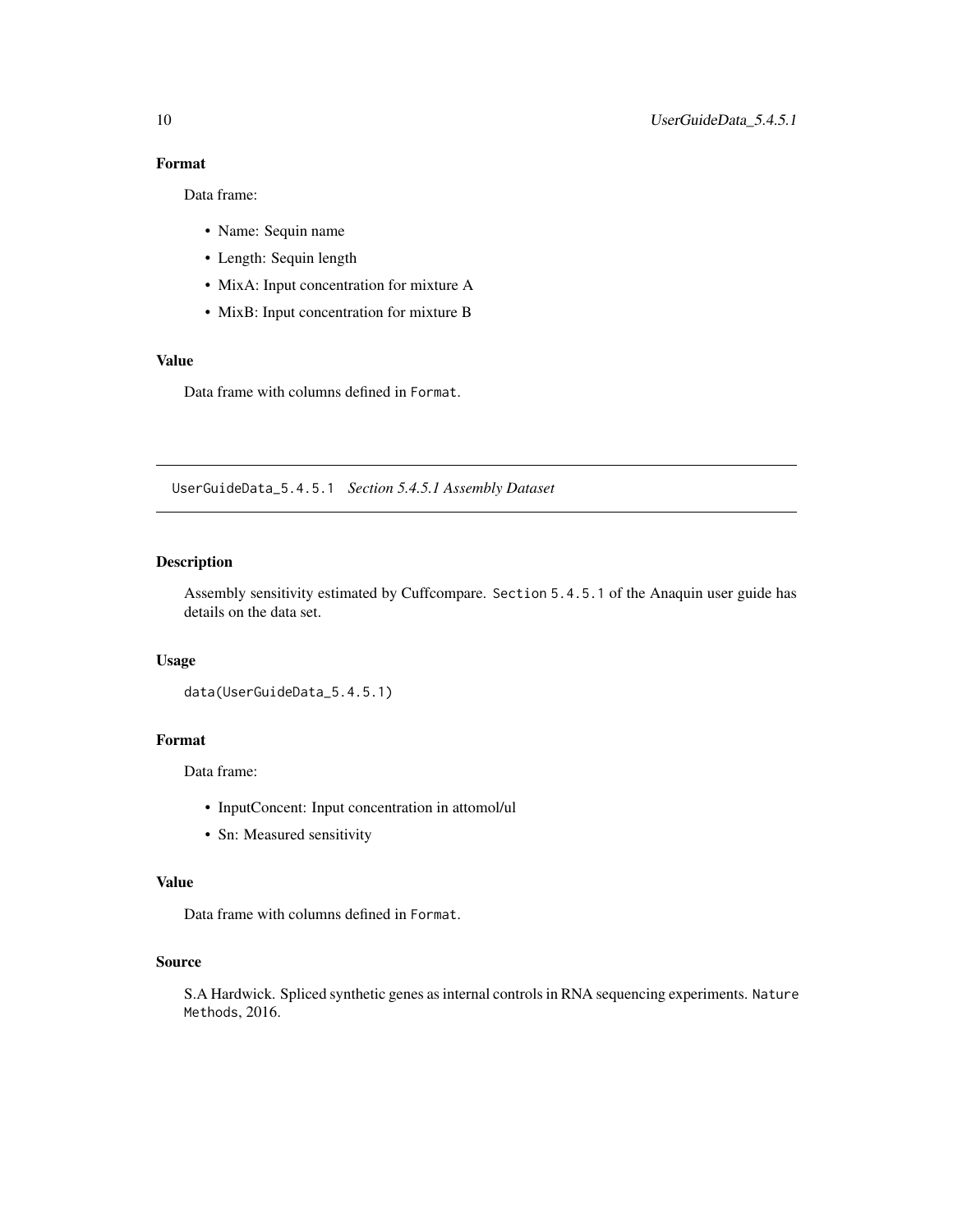#### <span id="page-10-0"></span>UserGuideData\_5.4.6.3 *Gene expression (RnaQuin)*

#### Description

Gene expression estimated by Cufflinks. Section 5.4.6.3 of the Anaquin user guide has details on the data set.

#### Usage

```
data(UserGuideData_5.4.6.3)
```
#### Format

Data frame:

- InputConcent: Input concentration in attomol/ul
- Observed1: Measured FPKM for the first replicate
- Observed2: Measured FPKM for the second replicate
- Observed3: Measured FPKM for the third replicate

#### Value

Data frame with columns defined in Format.

#### Source

S.A Hardwick. Spliced synthetic genes as internal controls in RNA sequencing experiments. Nature Methods, 2016.

UserGuideData\_5.6.3 *Differential expression (RnaQuin)*

#### Description

Differential gene expression estimated by DESeq2. Section 5.6.3 has details on the data set.

#### Usage

data(UserGuideData\_5.6.3)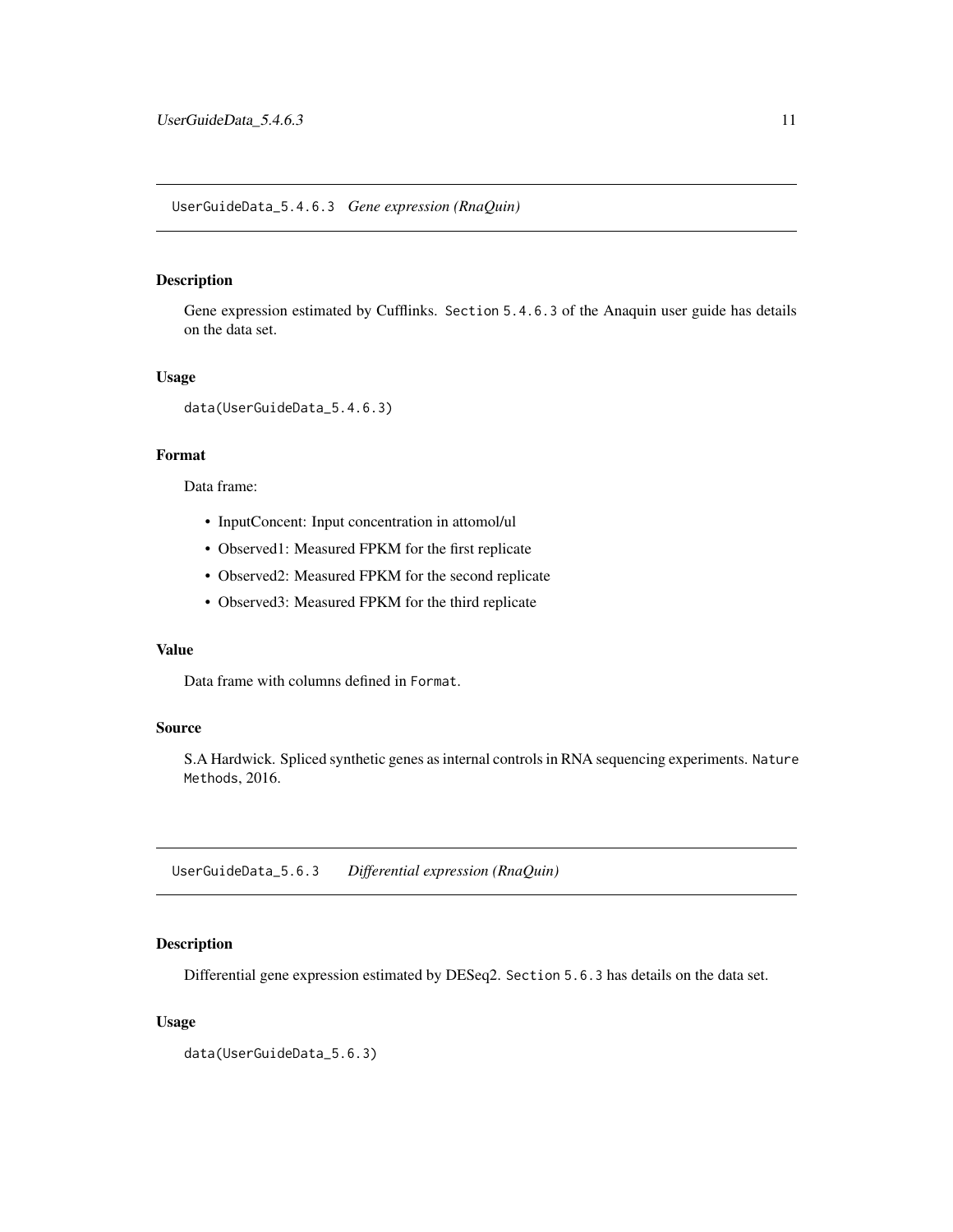### Format

Data frame:

- ExpLFC: Expected log-fold change
- ObsLFC: Observed log-fold change
- SD: Standard deviation of the measurment
- Pval: P-value probability
- Qval: Q-value probability
- Mean: Average counts across the samples
- Label: Average counts across the samples

#### Value

Data frame with columns defined in Format.

#### Source

S.A Hardwick. Spliced synthetic genes as internal controls in RNA sequencing experiments. Nature Methods, 2016.